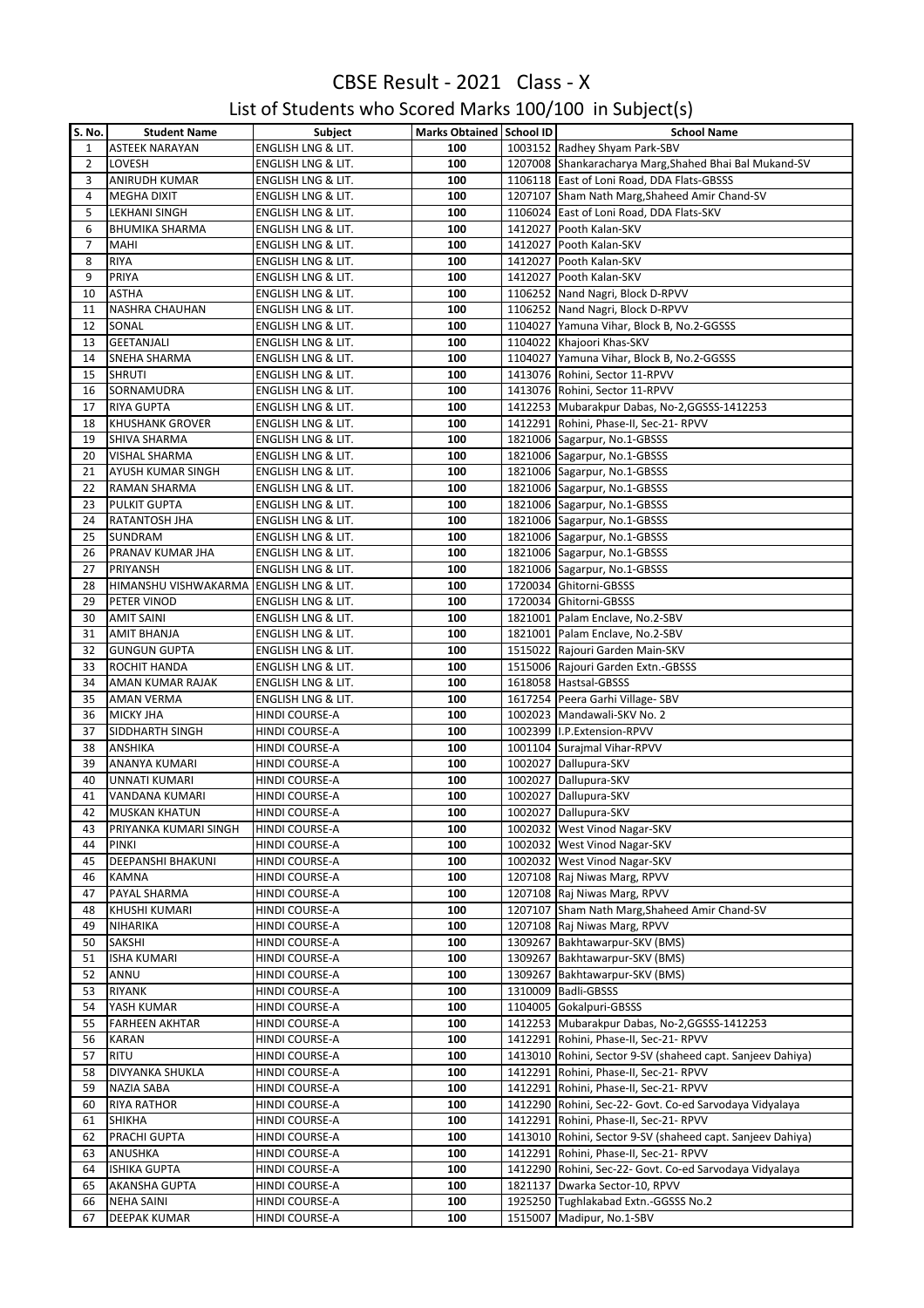| List of Students who Scored Marks 100/100 in Subject(s) |  |  |
|---------------------------------------------------------|--|--|
|---------------------------------------------------------|--|--|

| S. No. | <b>Student Name</b>     | Subject                        | Marks Obtained School ID | <b>School Name</b>                                              |
|--------|-------------------------|--------------------------------|--------------------------|-----------------------------------------------------------------|
| 68     | <b>ISHA KUMARI</b>      | HINDI COURSE-A                 | 100                      | 2127015 Mata Sundri Road-SKV                                    |
| 69     | <b>MADIHA IRFAN</b>     | HINDI COURSE-A                 | 100                      | 2127015 Mata Sundri Road-SKV                                    |
| 70     | <b>GOPESH CHOURSIYA</b> | <b>INFORMATION TECHNOLOGY</b>  | 100                      | 1207017 Roop Nagar, No.1-GBSSS                                  |
|        |                         | <b>INTRODUCTION TO</b>         |                          |                                                                 |
| 71     | <b>MANISH AGGARWAL</b>  | <b>FIN.MARKETS</b>             | 100                      | 1001104 Suraimal Vihar-RPVV                                     |
| 72     | <b>HARSH VARDHAN</b>    | <b>INTRODUCTION TO TOURISM</b> | 100                      | 1207017 Roop Nagar, No.1-GBSSS                                  |
| 73     | <b>JYOTI</b>            | MATHEMATICS STANDARD           | 100                      | 1002033 KalyanVas-SKV                                           |
| 74     | PAYAL PANDEY            | MATHEMATICS STANDARD           | 100                      | 1003027 Gandhi Nagar, No.1-SKV                                  |
| 75     | SHEETAL                 | MATHEMATICS STANDARD           | 100                      | 1002033 KalyanVas-SKV                                           |
| 76     | <b>AYUSH KUMAR</b>      | MATHEMATICS STANDARD           | 100                      | 1002002 Patparganj-SBV (Genda Lal Dixit)                        |
| 77     | <b>ASTEEK NARAYAN</b>   |                                | 100                      | 1003152 Radhey Shyam Park-SBV                                   |
|        |                         | MATHEMATICS STANDARD           |                          |                                                                 |
| 78     | AYUSH JHA               | MATHEMATICS STANDARD           | 100                      | 1412291 Rohini, Phase-II, Sec-21- RPVV                          |
| 79     | <b>ABHINAV GUPTA</b>    | MATHEMATICS STANDARD           | 100                      | 1411002 Shakurpur, No.1-SBV                                     |
| 80     | <b>AADITYA</b>          | MATHEMATICS STANDARD           | 100                      | 1411017 Pitampura, Block SU-GBSSS                               |
| 81     | <b>ABHISHEK GAUTAM</b>  | MATHEMATICS STANDARD           | 100                      | 1720029 Mahipal Pur-GBSSS                                       |
| 82     | SATYAM KUMAR MISHRA     | MATHEMATICS STANDARD           | 100                      | 1925334 Lajpat Nagar-RPVV                                       |
| 83     | <b>MOHIT</b>            | MATHEMATICS STANDARD           | 100                      | 1925334 Lajpat Nagar-RPVV                                       |
| 84     | <b>SAKSHAM RAWAT</b>    | MATHEMATICS STANDARD           | 100                      | 1925334 Lajpat Nagar-RPVV                                       |
| 85     | <b>ANSH VARMA</b>       | MATHEMATICS STANDARD           | 100                      | 1821282 Dwarka School of Excellence, Sector-22                  |
| 86     | <b>AMIT SAINI</b>       | MATHEMATICS STANDARD           | 100                      | 1821001 Palam Enclave, No.2-SBV                                 |
| 87     | DIPANSHU SHARMA         | MATHEMATICS STANDARD           | 100                      | 1821001 Palam Enclave, No.2-SBV                                 |
| 88     | <b>GAURAV</b>           | MATHEMATICS STANDARD           | 100                      | 1821001 Palam Enclave, No.2-SBV                                 |
| 89     | <b>AADITYA SINGH</b>    | MATHEMATICS STANDARD           | 100                      | 1821001 Palam Enclave, No.2-SBV                                 |
| 90     | <b>AMIT KUMAR SINGH</b> | <b>MATHEMATICS STANDARD</b>    | 100                      | 1821001 Palam Enclave, No.2-SBV                                 |
| 91     | SHIVAM YADAV            | MATHEMATICS STANDARD           | 100                      | 1821001 Palam Enclave, No.2-SBV                                 |
|        |                         |                                |                          |                                                                 |
| 92     | <b>AKANSH</b>           | MATHEMATICS STANDARD           | 100                      | 1821001 Palam Enclave, No.2-SBV                                 |
| 93     | <b>BALAJEE MISHRA</b>   | MATHEMATICS STANDARD           | 100                      | 1821001 Palam Enclave, No.2-SBV                                 |
| 94     | <b>AASTIK SINGH</b>     | MATHEMATICS STANDARD           | 100                      | 1821001 Palam Enclave, No.2-SBV                                 |
| 95     | <b>EKTA SACHDEVA</b>    | MATHEMATICS STANDARD           | 100                      | 1821282 Dwarka School of Excellence, Sector-22                  |
| 96     | AJAY KUMAR              | MATHEMATICS STANDARD           | 100                      | 1618191 Bindapur-G(co-ed)SSS                                    |
| 97     | <b>AMIT BHANJA</b>      | MATHEMATICS STANDARD           | 100                      | 1821001 Palam Enclave, No.2-SBV                                 |
| 98     | SAZIA                   | MATHEMATICS STANDARD           | 100                      | 1618191   Bindapur-G(co-ed) SSS                                 |
| 99     | DEEVANSHU KAPOOR        | MATHEMATICS STANDARD           | 100                      | 1618191   Bindapur-G(co-ed) SSS                                 |
| 100    | <b>SHUBH SINHA</b>      | MATHEMATICS STANDARD           | 100                      | 1618191 Bindapur-G(co-ed)SSS                                    |
| 101    | <b>VIKASH KUMAR</b>     | MATHEMATICS STANDARD           | 100                      | 1618191 Bindapur-G(co-ed)SSS                                    |
| 102    | PRACHI GUPTA            | <b>PUNJABI</b>                 | 100                      | 1413010 Rohini, Sector 9-SV (shaheed capt. Sanjeev Dahiya)      |
| 103    | SIDDHARTH SINGH         | SANSKRIT                       | 100                      | 1002399 I.P.Extension-RPVV                                      |
| 104    | <b>KARTIK</b>           | SANSKRIT                       | 100                      | 1002003 Kalyanvas-SBV (Raj Bihari Bose)                         |
| 105    | <b>SUDHIR</b>           | SANSKRIT                       | 100                      | 1002003 Kalyanvas-SBV (Raj Bihari Bose)                         |
|        |                         |                                |                          |                                                                 |
| 106    | <b>ASTEEK NARAYAN</b>   | SANSKRIT                       | 100                      | 1003152 Radhey Shyam Park-SBV                                   |
| 107    | <b>RITIN SUNDRIYAL</b>  | SANSKRIT                       | 100                      | 1207116 Burari-GBSS                                             |
| 108    | <b>ISHIKA JAIN</b>      | SANSKRIT                       | 100                      | 1105110 Shahadara, G.T. Road-SKV (Mani Ben Patel Bharti Mahila) |
| 109    | <b>ANSHIKA RANA</b>     | SANSKRIT                       | 100                      | 1105110 Shahadara, G.T. Road-SKV (Mani Ben Patel Bharti Mahila) |
| 110    | <b>ROHIT KUMAR</b>      | SANSKRIT                       | 100                      | 1310409 Narela, A-10 Pocket-5, RPVV                             |
| 111    | <b>HAPPY</b>            | SANSKRIT                       | 100                      | 1310409 Narela, A-10 Pocket-5, RPVV                             |
| 112    | <b>TUSHAR</b>           | SANSKRIT                       | 100                      | 1310409 Narela, A-10 Pocket-5, RPVV                             |
| 113    | <b>ISHA SHARMA</b>      | SANSKRIT                       | 100                      | 1412291 Rohini, Phase-II, Sec-21- RPVV                          |
| 114    | <b>GUNJAN KAUSHIK</b>   | SANSKRIT                       | 100                      | 1412291 Rohini, Phase-II, Sec-21- RPVV                          |
| 115    | YOGITA SHARMA           | SANSKRIT                       | 100                      | 1412291 Rohini, Phase-II, Sec-21- RPVV                          |
| 116    | <b>GOVIND PATHAK</b>    | SANSKRIT                       | 100                      | 1412291 Rohini, Phase-II, Sec-21- RPVV                          |
| 117    | <b>RIYA GUPTA</b>       | SANSKRIT                       | 100                      | 1412253 Mubarakpur Dabas, No-2, GGSSS-1412253                   |
| 118    | <b>ARYAN SINGH</b>      | SANSKRIT                       | 100                      | 1821029 Dwarka, Sector II-G(Co-ed)SSS                           |
| 119    | <b>SANIYA SHEKH</b>     | SANSKRIT                       | 100                      | 1821286 Dwarka, Sec-5- RPVV                                     |
|        |                         |                                |                          |                                                                 |
| 120    | ARADHANA JHA            | SANSKRIT                       | 100                      | 1821286 Dwarka, Sec-5- RPVV                                     |
| 121    | SUDHANSHU KUMAR         | SANSKRIT                       | 100                      | 1618059 Bindapur-GBSSS                                          |
| 122    | <b>KANHAIYA JHA</b>     | SANSKRIT                       | 100                      | 1618059 Bindapur-GBSSS                                          |
| 123    | <b>HARI BOL MISHRA</b>  | SANSKRIT                       | 100                      | 1618059 Bindapur-GBSSS                                          |
| 124    | RAVI                    | SANSKRIT                       | 100                      | 1618059 Bindapur-GBSSS                                          |
| 125    | <b>GAUTAM KUMAR</b>     | <b>SCIENCE</b>                 | 100                      | 1002002 Patparganj-SBV (Genda Lal Dixit)                        |
| 126    | <b>AYUSH KUMAR</b>      | <b>SCIENCE</b>                 | 100                      | 1002002 Patparganj-SBV (Genda Lal Dixit)                        |
| 127    | <b>ASTEEK NARAYAN</b>   | <b>SCIENCE</b>                 | 100                      | 1003152 Radhey Shyam Park-SBV                                   |
| 128    | <b>ANIRUDH KUMAR</b>    | <b>SCIENCE</b>                 | 100                      | 1106118 East of Loni Road, DDA Flats-GBSSS                      |
| 129    | <b>SUNNY</b>            | <b>SCIENCE</b>                 | 100                      | 1207019 Shakti Nagar, No.1-GBSSS                                |
| 130    | <b>NITIN JHA</b>        | <b>SCIENCE</b>                 | 100                      | 1309004 New Police Lines-SV                                     |
| 131    | <b>GUNJAN</b>           | <b>SCIENCE</b>                 | 100                      | 1104027 Yamuna Vihar, Block B, No.2-GGSSS                       |
| 132    | <b>RIYA GUPTA</b>       | <b>SCIENCE</b>                 | 100                      | 1412253 Mubarakpur Dabas, No-2, GGSSS-1412253                   |
|        |                         |                                |                          |                                                                 |
| 133    | <b>KIRTNA</b>           | <b>SCIENCE</b>                 | 100                      | 1413071 Rohini, Sector 15-G(Co-ed)SSS                           |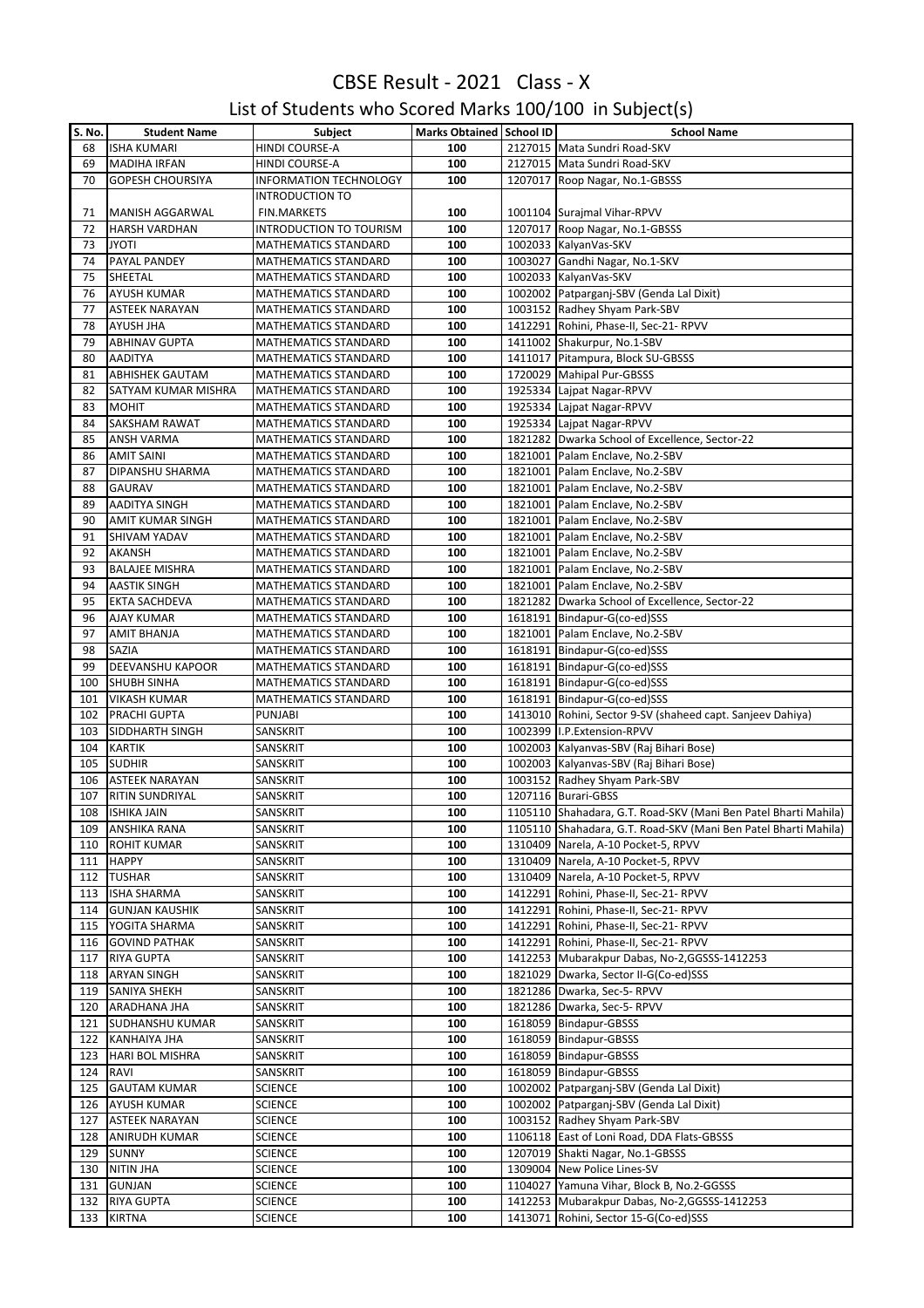#### List of Students who Scored Marks 100/100 in Subject(s)

| S. No. | <b>Student Name</b>       | Subject        | Marks Obtained School ID | <b>School Name</b>                                            |
|--------|---------------------------|----------------|--------------------------|---------------------------------------------------------------|
| 134    | <b>AKANSHA GUPTA</b>      | <b>SCIENCE</b> | 100                      | 1821137 Dwarka Sector-10, RPVV                                |
| 135    | <b>MADHU YADAV</b>        | <b>SCIENCE</b> | 100                      | 1924038 INA Colony-RPVV                                       |
| 136    | <b>DEEPANSHU YADAV</b>    | <b>SCIENCE</b> | 100                      | 1821282 Dwarka School of Excellence, Sector-22                |
| 137    | <b>KARAN KUMAR</b>        | <b>SCIENCE</b> | 100                      | 1618267 Shiv Vihar-GBSSS                                      |
| 138    | <b>BHAVYA</b>             | <b>SCIENCE</b> | 100                      | 1821282 Dwarka School of Excellence, Sector-22                |
| 139    | <b>VIVEK KUMAR</b>        | <b>SCIENCE</b> | 100                      | 1514110 Chand Nagar-SBV                                       |
| 140    | SHUBHAM                   | <b>SCIENCE</b> | 100                      | 1617223 Govt. Sarvodaya Bal Vidyalaya, Nihal Vihar, Nangloi   |
| 141    | <b>HASSAN ALAM</b>        | <b>SCIENCE</b> | 100                      | 1617223 Govt. Sarvodaya Bal Vidyalaya, Nihal Vihar, Nangloi   |
| 142    | <b>AMAN MISHRA</b>        | SOCIAL SCIENCE | 100                      | 1002399 I.P. Extension-RPVV                                   |
| 143    | <b>SIDDHARTH SINGH</b>    | SOCIAL SCIENCE | 100                      | 1002399 I.P.Extension-RPVV                                    |
| 144    | <b>RUDRA PRATAP SINGH</b> | SOCIAL SCIENCE | 100                      | 1002399 I.P. Extension-RPVV                                   |
| 145    | <b>HARSH CHAUHAN</b>      | SOCIAL SCIENCE | 100                      | 1002399 I.P. Extension-RPVV                                   |
| 146    | <b>BHAWANA SINGH</b>      | SOCIAL SCIENCE | 100                      | 1002399 I.P.Extension-RPVV                                    |
| 147    | <b>ASTEEK NARAYAN</b>     | SOCIAL SCIENCE | 100                      | 1003152 Radhey Shyam Park-SBV                                 |
|        |                           |                |                          |                                                               |
| 148    | <b>CHANDNI KUMARI</b>     | SOCIAL SCIENCE | 100                      | 1002027 Dallupura-SKV                                         |
| 149    | <b>SANIYA KUMARI</b>      | SOCIAL SCIENCE | 100                      | 1002027 Dallupura-SKV                                         |
| 150    | <b>KUMKUM KUMARI</b>      | SOCIAL SCIENCE | 100                      | 1002027 Dallupura-SKV                                         |
| 151    | <b>RAMJAN</b>             | SOCIAL SCIENCE | 100                      | 1106012 Dilshad Garden, Block J&K-GBSSS                       |
| 152    | <b>JYOTI GUPTA</b>        | SOCIAL SCIENCE | 100                      | 1105116 Brahmpuri-GGSSS                                       |
| 153    | <b>DIVYANSH</b>           | SOCIAL SCIENCE | 100                      | 1106012 Dilshad Garden, Block J&K-GBSSS                       |
| 154    | PRABHAT CHOUDHARY         | SOCIAL SCIENCE | 100                      | 1106012 Dilshad Garden, Block J&K-GBSSS                       |
| 155    | <b>SAIF ALI</b>           | SOCIAL SCIENCE | 100                      | 1106012 Dilshad Garden, Block J&K-GBSSS                       |
| 156    | <b>AIMAN</b>              | SOCIAL SCIENCE | 100                      | 1105116 Brahmpuri-GGSSS                                       |
| 157    | <b>TWINKLE</b>            | SOCIAL SCIENCE | 100                      | 1207108 Raj Niwas Marg, RPVV                                  |
| 158    | <b>SHADAB</b>             | SOCIAL SCIENCE | 100                      | 1106012 Dilshad Garden, Block J&K-GBSSS                       |
| 159    | <b>MUKUND THAKUR</b>      | SOCIAL SCIENCE | 100                      | 1106012 Dilshad Garden, Block J&K-GBSSS                       |
| 160    | <b>DEEPANKER</b>          | SOCIAL SCIENCE | 100                      | 1105248 Gautam Puri-RPVV                                      |
| 161    | <b>ADITYA CHAUHAN</b>     | SOCIAL SCIENCE | 100                      | 1105248 Gautam Puri-RPVV                                      |
| 162    | <b>ROHIT</b>              | SOCIAL SCIENCE | 100                      | 1105248 Gautam Puri-RPVV                                      |
| 163    | SONU                      | SOCIAL SCIENCE | 100                      | 1105248 Gautam Puri-RPVV                                      |
| 164    | <b>MAYANK</b>             | SOCIAL SCIENCE | 100                      | 1105248 Gautam Puri-RPVV                                      |
| 165    | <b>ABHISHEK TIWARI</b>    | SOCIAL SCIENCE | 100                      | 1105248 Gautam Puri-RPVV                                      |
| 166    | <b>DIVISHA</b>            | SOCIAL SCIENCE | 100                      | 1106114 Shahdara, Mansarover Park, No.2-SKV                   |
| 167    | <b>RIYA GOLA</b>          | SOCIAL SCIENCE | 100                      | 1207108 Raj Niwas Marg, RPVV                                  |
| 168    | ANUJ                      | SOCIAL SCIENCE | 100                      | 1106012 Dilshad Garden, Block J&K-GBSSS                       |
| 169    | <b>SAHIBA BANO</b>        | SOCIAL SCIENCE | 100                      | 1106114 Shahdara, Mansarover Park, No.2-SKV                   |
| 170    | <b>GUNJEET KARN</b>       | SOCIAL SCIENCE | 100                      | 1207108 Raj Niwas Marg, RPVV                                  |
|        | <b>TANYA</b>              |                |                          |                                                               |
| 171    |                           | SOCIAL SCIENCE | 100                      | 1412027 Pooth Kalan-SKV                                       |
| 172    | <b>SONI KUMARI</b>        | SOCIAL SCIENCE | 100                      | 1412027 Pooth Kalan-SKV                                       |
| 173    | <b>MAHI</b>               | SOCIAL SCIENCE | 100                      | 1412027 Pooth Kalan-SKV                                       |
| 174    | <b>ABHISHEK KUMAR</b>     | SOCIAL SCIENCE | 100                      | 1309010 Model Town, No.1-GBSSS                                |
|        | 175 PAWAN KUMAR           | SOCIAL SCIENCE | 100                      | 1104261 Tukhmirpur-GBSSS                                      |
| 176    | <b>SIMRAN KUMARI</b>      | SOCIAL SCIENCE | 100                      | 1309263 Libaspur-GGSSS                                        |
| 177    | <b>MAHEK</b>              | SOCIAL SCIENCE | 100                      | 1104149 Yamuna Vihar, Block B-RPVV                            |
| 178    | PRADEEP                   | SOCIAL SCIENCE | 100                      | 1309262 Libaspur-GBSSS                                        |
| 179    | MOHAMMAD JUNAID           | SOCIAL SCIENCE | 100                      | 1104261 Tukhmirpur-GBSSS                                      |
| 180    | <b>TANNU KUMARI</b>       | SOCIAL SCIENCE | 100                      | 1412031 Mangolpuri, Block O-SKV                               |
| 181    | SANIYA PARVEEN            | SOCIAL SCIENCE | 100                      | 1309263 Libaspur-GGSSS                                        |
| 182    | <b>RESHAM</b>             | SOCIAL SCIENCE | 100                      | 1413069 Rohini, Avantika, Sector 1-GGSSS                      |
| 183    | <b>NAZIA SABA</b>         | SOCIAL SCIENCE | 100                      | 1412291 Rohini, Phase-II, Sec-21- RPVV                        |
| 184    | <b>UTKARSH</b>            | SOCIAL SCIENCE | 100                      | 1412291 Rohini, Phase-II, Sec-21- RPVV                        |
| 185    | <b>RIYA GUPTA</b>         | SOCIAL SCIENCE | 100                      | 1412253 Mubarakpur Dabas, No-2, GGSSS-1412253                 |
| 186    | <b>KARAN JINDAL</b>       | SOCIAL SCIENCE | 100                      | 1411009 Keshavpuram, No.1-GBSSS                               |
| 187    | <b>DIVYANSHI</b>          | SOCIAL SCIENCE | 100                      | 1412253 Mubarakpur Dabas, No-2, GGSSS-1412253                 |
| 188    | <b>AADITYA</b>            | SOCIAL SCIENCE | 100                      | 1411017 Pitampura, Block SU-GBSSS                             |
| 189    | <b>SNEHA MAURYA</b>       | SOCIAL SCIENCE | 100                      | 1411008 Pitampura, Block FU-SV                                |
| 190    | <b>KULDEEP</b>            | SOCIAL SCIENCE | 100                      | 1411008 Pitampura, Block FU-SV                                |
| 191    | <b>KARAN</b>              | SOCIAL SCIENCE | 100                      | 1412291 Rohini, Phase-II, Sec-21- RPVV                        |
| 192    | AAKASH                    | SOCIAL SCIENCE | 100                      | 1411008 Pitampura, Block FU-SV                                |
| 193    | <b>JATIN</b>              | SOCIAL SCIENCE | 100                      | 1412005 Sultanpuri, Block C- SBV                              |
| 194    | <b>KHUSHI</b>             |                | 100                      | 1720022 Naraina-SKV                                           |
|        |                           | SOCIAL SCIENCE | 100                      |                                                               |
| 195    | <b>PULKIT GUPTA</b>       | SOCIAL SCIENCE |                          | 1821006 Sagarpur, No.1-GBSSS                                  |
| 196    | <b>SAURABH SATI</b>       | SOCIAL SCIENCE | 100                      | 1923354 GBSSS, AYA NAGAR                                      |
| 197    | <b>ROSHNI NEGI</b>        | SOCIAL SCIENCE | 100                      | 1923351 Dr. Ambedkar Nagar, Sector-V(Dashinpuri Extension)-SV |
| 198    | <b>GAURI TANWAR</b>       | SOCIAL SCIENCE | 100                      | 1923023 Dera- GGSSS                                           |
| 199    | <b>SUMIT GUPTA</b>        | SOCIAL SCIENCE | 100                      | 1923018 Deoli-GBSSS                                           |
| 200    | <b>RAKHI</b>              | SOCIAL SCIENCE | 100                      | 1923059   Fatehpur Beri-SKV (Priya Darshani)                  |